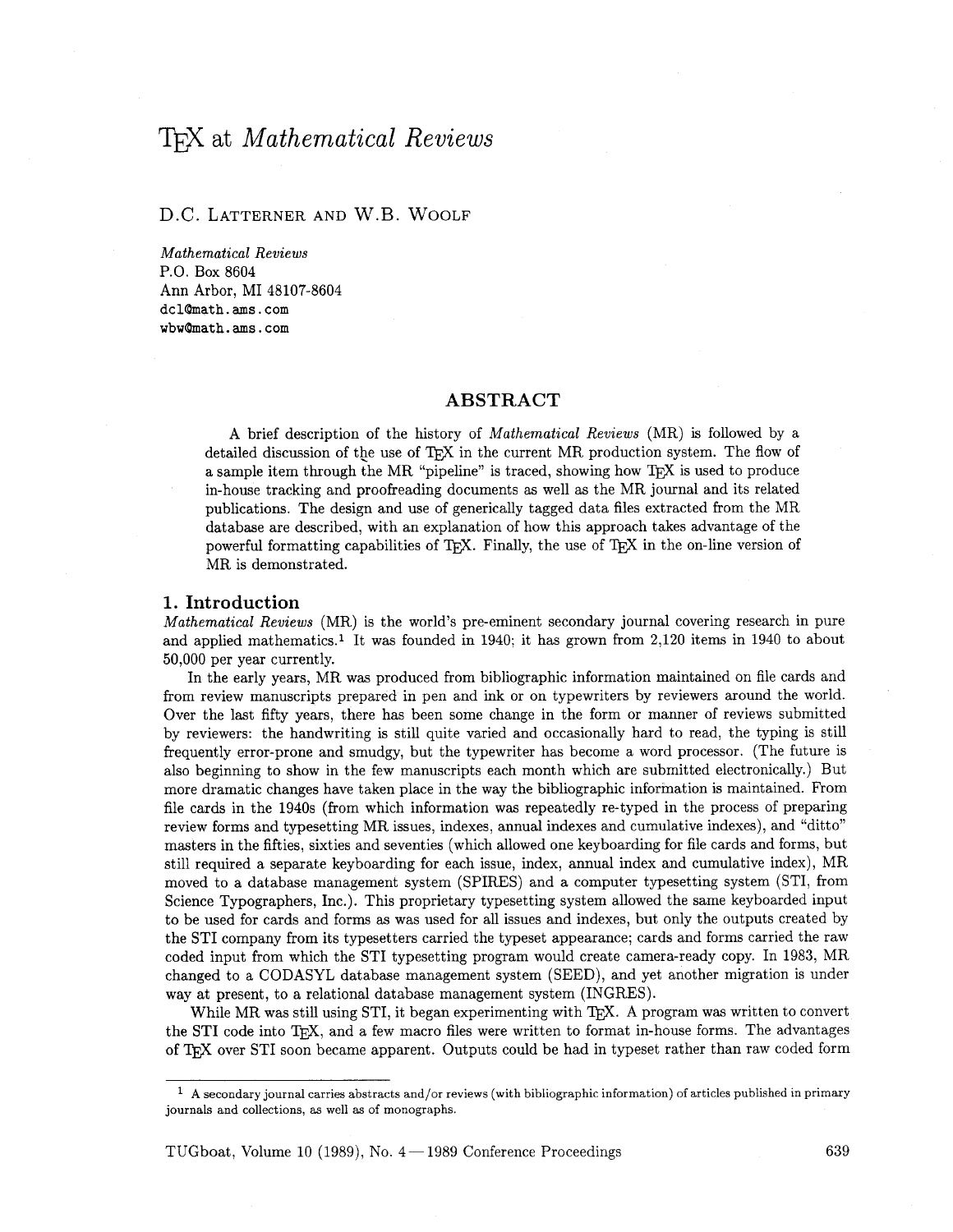and, most importantly, MR was no longer dependent on an outside source for its typesetting needs. By 1985, MR had fully adopted TEX as its typesetting language.

The following sections detail the ways in which  $T<sub>F</sub>X$  is used to provide multiple outputs from the MR database, and the efficiencies and economies that this implies.

#### **2. The** MR **Production** System

From the time an article is received at MR to the time a review is actually published (and even beyond, to its appearance on-line in MathSci), the bibliographic data and the review undergo much examination and correction. Along the way, a variety of programs extract information from the MR database for proofreading purposes and report generation. These database extraction programs, along with the T<sub>F</sub>X macro files ("headers") that format the extracted data, form the backbone of the MR TEX production system.

#### 2.1 **The** MR Database and Extraction Programs

The MR database is currently managed by a CODASYL-type database management system running on one of the DEC-20 machines at the headquarters of the American Mathematical Society (AMS) in Providence, **RI;** it contains bibliographic information on about 300,000 items reviewed in MR from 1985 to the present or awaiting publication. These several years of information are kept on-line to support referencing and author identification functions. Older material is available on archived copies of the database. The database is bibliographic only, i.e., it contains only author, reviewer, title, journal and publisher information, and a variety of flags for tracking purposes. Due to space considerations, the reviews themselves are not stored in the database, but rather as text files linked to the bibliographic information in the database by means of unique accession numbers, on-line before publication and on tape thereafter.

While the database resides on the DEC mainframe, much of the production work, particularly the typesetting, is off-loaded to a network of Apollo workstations located at the MR offices in Ann Arbor, MI. Data files from the mainframe are transferred to the Apollos via FTP or KERMIT. Most proof output is printed on an Imagen  $5320$ , with an Imagen  $8/300$  serving as a secondary printer. Camera-ready copy is obtained from an Autologic APS- $\mu$ 5 in Providence.

Although the idea of generically tagged files is certainly not a new one, particularly in the T<sub>F</sub>X arena, the use by MR of the principle provides a good illustration of the advantages of this approach in a T<sub>F</sub>X-based production system. Since the format of the extracted data files is central to the way in which T<sub>R</sub>X is used in production at MR, a brief discussion of the design principles behind the extraction programs follows.

The database extraction programs retrieve information from the database and format it in a manner easily manipulable by an appropriate set of T<sub>F</sub>X macros. Figure  $1<sup>2</sup>$  shows the output of the extraction program MAKMRB (MRB refers to MR bibliographic file) and an example of one type of T<sub>E</sub>X document produced from this **mrb** file. This example illustrates the characteristics of an MR extracted data file:

- 1. Each data entity is individually tagged. Volume, year and issue, for example, are each tagged separately rather than combined into one field.
- 2. Data elements are tagged with unique, descriptive control sequence names and terminated with the control sequence **\endx.**
- **3.** All data associated with a particular item are pulled, even though certain elements may not actually be typeset in a given document. Figure 1 shows the element **\etype** in the tagged file, although that element is not used in the output shown. Other documents, however, may typeset this field.
- 4. The tagged data do not contain formatting instructions.

Since most T<sub>F</sub>X documents generated from an extracted file include only a subset of the data pulled, MR uses **a** system whereby the fist macro file **\input** is a **"tags"** file. The **tags** file contains macro definitions instructing TFX to ignore all the possible tagged data fields associated with a particular

All figures can be found at the end of the article -Ed.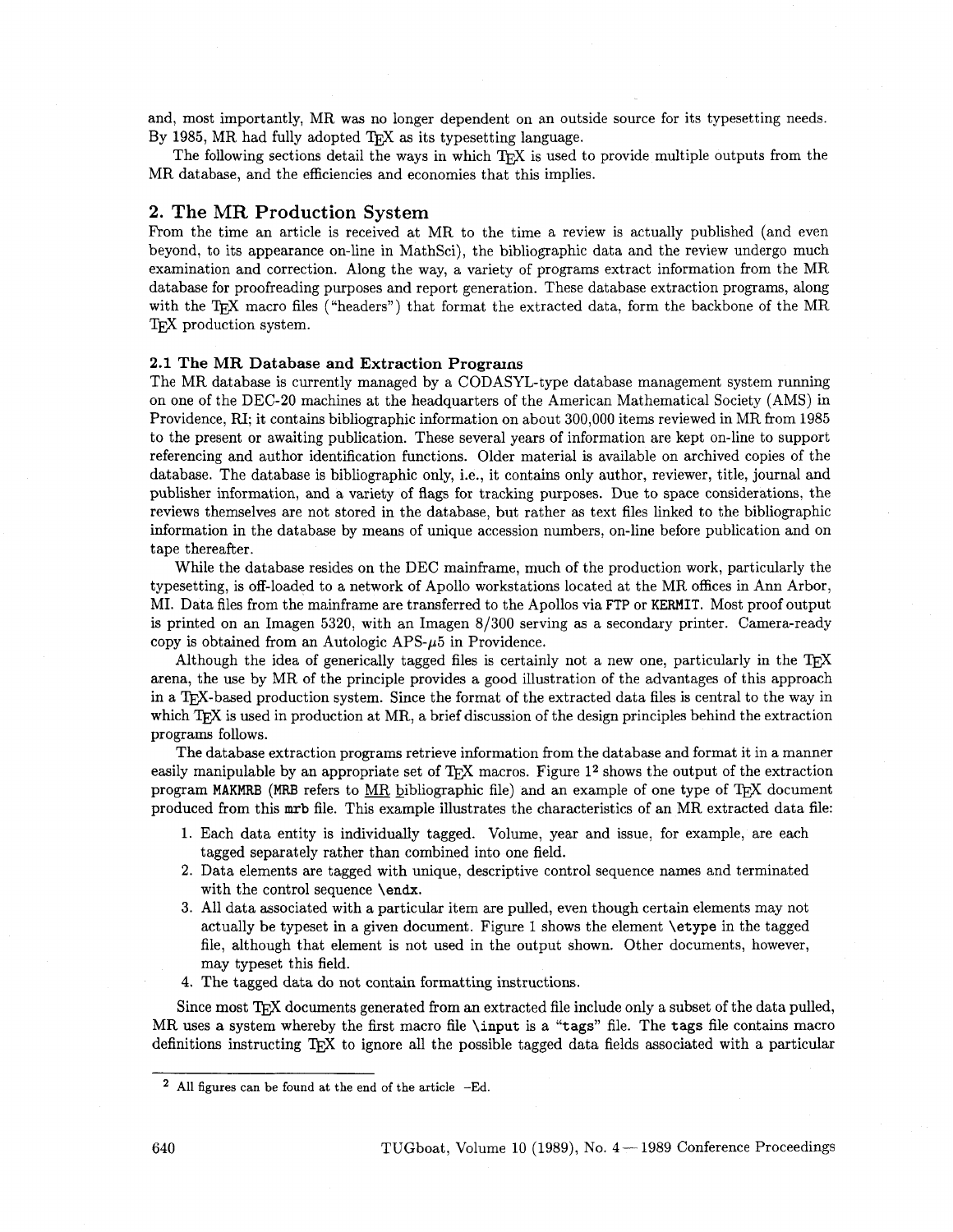extraction program. It is followed by a document-specific header which re-activates and formats the desired fields. For example, the line

#### \def \etype #1\endx{}

is found in the file makmrb. tags, in effect "nullifying" the \etype field. In the header for a "daily box proof", this field is re-activated with the definition

#### \def \etype #1\endx{\qquad \hbox{{\tt ET =} #1}}

while in the MR issue header, there is no re-activation and the definition supplied by makmrb. tags remains in effect. Thus, the tags file is an efficient way to provide TEX with a definition for every tagged field, so that undefined control sequences can be avoided.

This approach to the design of the data files has allowed  $MR$  to take advantage of T<sub>E</sub>X's tremendous formatting capabilities. The same generically tagged file can be formatted into literally any type of document simply by writing or modifying a set of T<sub>F</sub>X macros.

# **2.2 The Spine** --

Perhaps the best way to illustrate the production system at MR is to track the flow of a reviewed item **2.2 The Spine**<br>Perhaps the best way to illustrate the production system at MR is to track the flow of a reviewed item<br>through the MR "pipeline". The process begins with the receipt of a "spine"  $-$  a book or an issue of a journal - into the MR library. An identification number, called a spine number, is assigned to the spine and certain basic bibliographic elements such as the book title or issue volume and number are keyed into the database.

To take a real example, suppose that Vol. 91, no. 8 of The American Mathematical Monthly arrives at the MR office. The next unused spine number, S117 897, is assigned and the issue volume and number are input into the database, along with flags indicating how the bibliographic information should be displayed in print.

After a day's worth of spines has been entered in the database, several TFXed documents are generated using an extraction program called SPINES. The first, a "spine form", displays all the current information held in the database for a particular spine. The spine form is physically attached to the spine; any corrections or comments about the spine are recorded on the form and the database is later updated to reflect these changes. Figure **2** shows the output of the SPINES program and a sample spine form.

An interesting aspect of this particular form is the barcode at the bottom. Generated by T<sub>R</sub>X macros, it represents the spine number (Issue **cno:** on the form). Barcodes are used on a variety of MR documents for tracking purposes. Every four months, an inventory of items at various stages in the pipeline is conducted in order to identify old or lost items. Barcodes enable this function to be performed quickly and efficiently.

Mail logs are produced along with the spine sheets using the same extracted input files. These are lists of all spines added to the database on a particular day, separated into books and journal issues. The issue of The American Mathematical Monthly would appear on the log along with all the other journal spines that were added to the database that day, **as** in the following excerpt:

| S117 893 | Acta Math. Hungar. 53 (1984), no. 1-2 |  |  |  |
|----------|---------------------------------------|--|--|--|
|----------|---------------------------------------|--|--|--|

- S117 896 Comm. Math. Phys. **120** (1984), no. 4
- S117 897 Amer. Math. Monthly. 91 (1984), no. 8
- S117 901 Bull. Calcutta Math. Soc. **80** (1984), no. 6

Next, spines are arranged into an "editors' box" and routed to the MR editorial staff for decisions on whether they are within the scope of the areas of mathematics reviewed in MR, and for classification according to the Mathematics Subject Classification scheme. Travelling with the editors' box is another on whether they are within the scope of the areas of mathematics reviewed in MR, and for classification<br>according to the Mathematics Subject Classification scheme. Travelling with the editors' box is another<br>Texted documen contained in the box. To continue the example, the editors scan The American Mathematical Monthly,

TUGboat, Volume 10 (1989), No.  $4-1989$  Conference Proceedings 641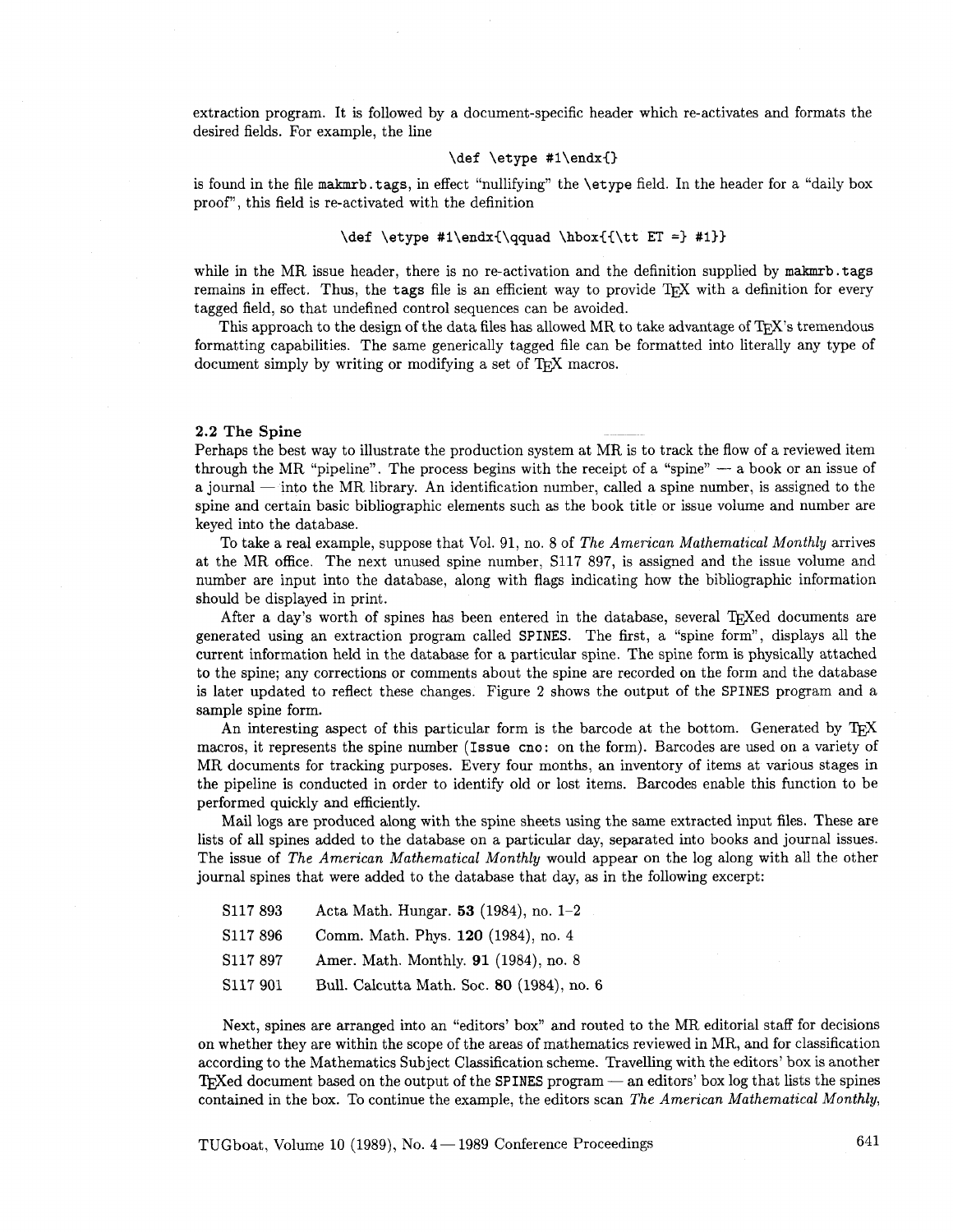Vol. 91, no. 8, assigning preliminary **2-** or 3-digit classifications to those articles they consider to be of interest to the mathematical community.

#### 2.3 The Bibliographic Item

After the editors finish with the spines, they return them to the library where the staff provide a bibliographic "set-up" for the selected articles. The spines containing the selected articles are collected together into a "daily box" and a daily box log is generated using the SPINES program. New paperspecific accession numbers  $-$  called control numbers  $-$  are assigned to the chosen articles, and the bibliographic information for those items is keyed into temporary files using a program called MRPADD  $(MR)$  paper add).<sup>3</sup> An extraction program called PADGAL is then used to pull the information from the  $\frac{1}{2}$  $MRPADD$  files, and a daily box proof is produced, using the output of PADGAL in combination with a T<sub>F</sub>X header file (see Figure 3). The daily box proof is proofread and corrected and the information is loaded into the database.

Now that the complete bibliographic data for the items in a daily box are held in the database, the real workhorse of the extraction programs  $-$  MAKMRB  $-$  is used. Its first task is to create the input file for generating "editor assignment forms", forms that are used by the editors to record their assignments of reviewers to the items in the daily box that will eventually be reviewed (see Figure 4). The editor adds the first three letters of the reviewer's last name and his reviewer code (a unique number assigned to the reviewer, used internally at MR) to the form. There are also numeric codes on the form for those items that the editor suggests be reviewed from the author's summary, from the preface, etc. The forms are routed back to data entry staff and the assignments are keyed into the database. The example shows that M.S. Cheema, with a reviewer code of 03162, was assigned to review "The toilet paper problem".

#### 2.4 The CMP Issue

After three weeks' worth of daily boxes have been added to the database (this amounts to 3000+ items), an issue of *Current Mathematical Publications* (CMP) is ready to be produced. The process begins with the creation of a giant mrb file containing the bibliographic information for all the items entered over the three-week period. Much of the CMP is generated in one way or another from this mrb file or parts of it, although some sections require further "massaging" by other programs in order to combine entries, add cross-references and section heading information, and provide some formatting instructions to T<sub>F</sub>X. The source file for the CMP "Books Listed in This Issue" section, for example, is actually an unembellished mrb file, while that of the "Complete Bibliographic Listing by Subject Classification" section requires further mrb file processing. Figure **5** shows the familiar example as it appears in the "Bibliographic Listing" section along with its T<sub>F</sub>X source. For illustration purposes, a fictional co-author has been introduced to show how cross-references are added to the source file.

The various sections of the CMP issue are actually T<sub>R</sub>Xed twice. The first run generates output that is designed to make the job of proofreading easier: it is set in single-column format (or in some cases double column, if the section is ultimately printed in more than two columns) with plenty of space in the margins for marking. Also, the output is magnified, since the type size used in CMP is quite small. After proofreading and correction, the issue is re-T<sub>F</sub>Xed (this time in the format of the published CMP), camera-ready copy is ordered off the APS- $\mu$ 5, and the issue is delivered to the printer.

Because MR tends to use fairly small type in its publications, the scenario just described  $-$  a first run that generates enlarged output for proofreading and a final run that produces copy as it will appear in print  $-$  is an often repeated one at MR. This ability to switch from one output mode to another is a feature of many of the T<sub>F</sub>X macro files used in MR production. Horizontal spacing (i.e., line breaking) remains the same from the first run to the final run; it is only the placement of the material on the page and the page length that changes. All of this is accomplished with switches built into the macros: a **\FirstRun** switch generates proofreading copy, a \FinalRun switch produces final

<sup>&</sup>lt;sup>3</sup> The MRPADD interface was designed to facilitate input and to make the correction process easier. Inputting the bibliographic information directly into the database would be cumbersome.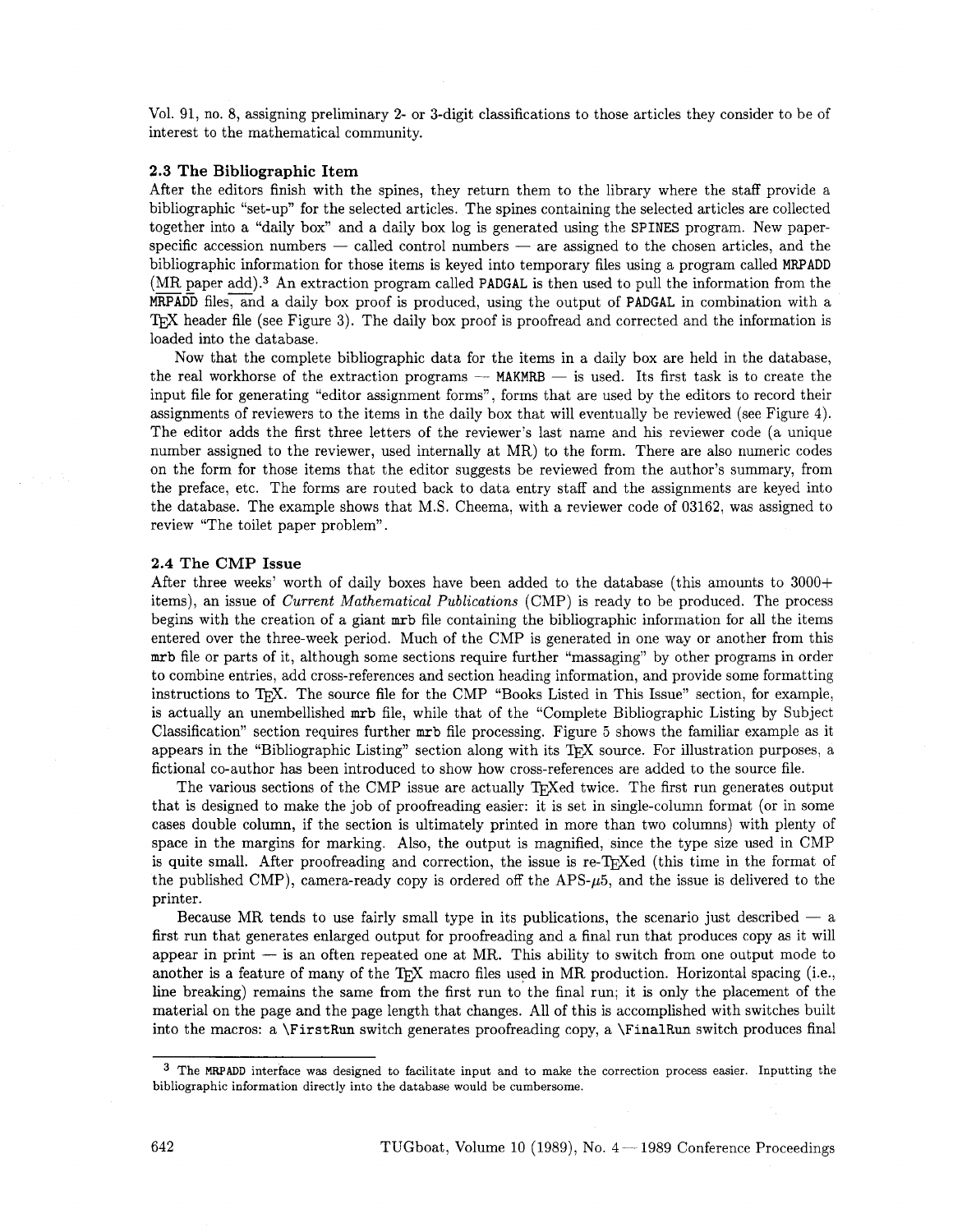copy. For the most part, the output routines used to produce final copy are fine-tuned enough so that re-runs for bad page or column breaks are rare.

#### **2.5 Review Forms**

Once the database has been updated with the reviewer assignment, a "review form" is printed and mailed to the reviewer along with a copy of the article to be reviewed. A detailed look at this form demonstrates the great versatility of T<sub>E</sub>X in the MR production environment. The form consists of several parts (see Figure 6):

- 1. An overlay that partitions the form into various sections. (The macros for this overlay consist of a variety of rule boxes and some text which are put into a box the size of the page and \copy'd for each new form produced.)
- 2. The bibliographic information in the top left-hand corner derived from the mrb file.
- **3.** The reviewer's address, also taken from the mrb file, at the bottom left-hand corner, positioned so that it appears in the window of the envelope when the form is folded.
- 4. The barcode at the very bottom of the form.

An interesting sidelight to the production of review forms has to do with so-called "pre-publication" items. These are articles from selected journals that have been accepted for publication by the editors of those journals but have not yet appeared in print. In order to accommodate this type of item efficiently, a new tag  $-$  \isprepubl - was added to MAKMRB. The presence of this tag in the mrb file for a review form will  $(1)$  add the phrase "to appear" to the bibliographic heading on the review form and (2) generate a separate attachment describing the treatment of pre-publication articles at MR. This example points out the ease with which new tagged fields can be introduced into the MR production stream. In this particular case, all that was needed after **MAKMRB** was programmed to output the tagged field was the addition of the line to ignore the field in makmrb. tags, and a re-definition of \isprepubl in the header that produces the review form.4

MR strives to be as timely a publication as possible through procedures such as the pre-publication process just described and periodic inventories of items in the MR office. Another method used to keep MR up-to-date is the mailing of reminder letters to reviewers who have not returned their written reviews for a significant period of time. Every three weeks a list of such reviewers is compiled along with a T<sub>R</sub>X source file containing their addresses and a list of the items they have not returned. The letters are then TFXed and mailed.

#### **2.6 The Review**

There are two ways in which a review is received back at the MR office. Since January of 1988, MR has been accepting manuscripts through the electronic mail system; currently, several dozen reviews a month are received electronically. Most reviewers, however, still type, typeset or write their reviews on the review forms provided and return them to MR by mail. Once received back at MR, the reviews are routed to the copy editors for copy editing and verification of references, and to the editors for substantive editing. They are then passed on to keyboarders in Providence and Ann Arbor. Reviews are input using the macros of  $A_{\mathcal{M}}S$ -T<sub>F</sub>X as a standard, although there are a few cases where conflicts between  $A_{\mathcal{M}}$ S-T<sub>E</sub>X and plain. **tex** are resolved in favor of plain. **tex** (for instance, MR uses \. for the dot accent as defined in plain. **tex** rather than **\D** of AMS-'I?@). However, since MR is a journal of abstracts rather than complete papers, the mathematics generally is not difficult to code and there are relatively few instances where such conflicts occur. As noted earlier, the review text is not entered into the database but rather is written to a text file and tied to its bibliographic information by means of its control number. Thus, the name of the example review text file is  $761401$  msr (msr refers to manuscript review).

After the review text has been keyed, the file is merged with its bibliographic information, re-named to be an mrg file (merge), and T<sub>E</sub>Xed to produce an "item proof" (see Figure 7). At this point, the w text h<br> $\frac{\text{merge}}{\cdot}$ 

In the CMP "Complete Bibliographic Listing by Subject Classification" section, the **\isprepubl** tag also produces the phrase "to *appear"* for the entry. Later, after the article is actually published, the item appears a second time in CMP followed by the symbol  $\circlearrowleft$ , triggered by the presence of the tag **\wasprepubl** in the  $mrb$  file.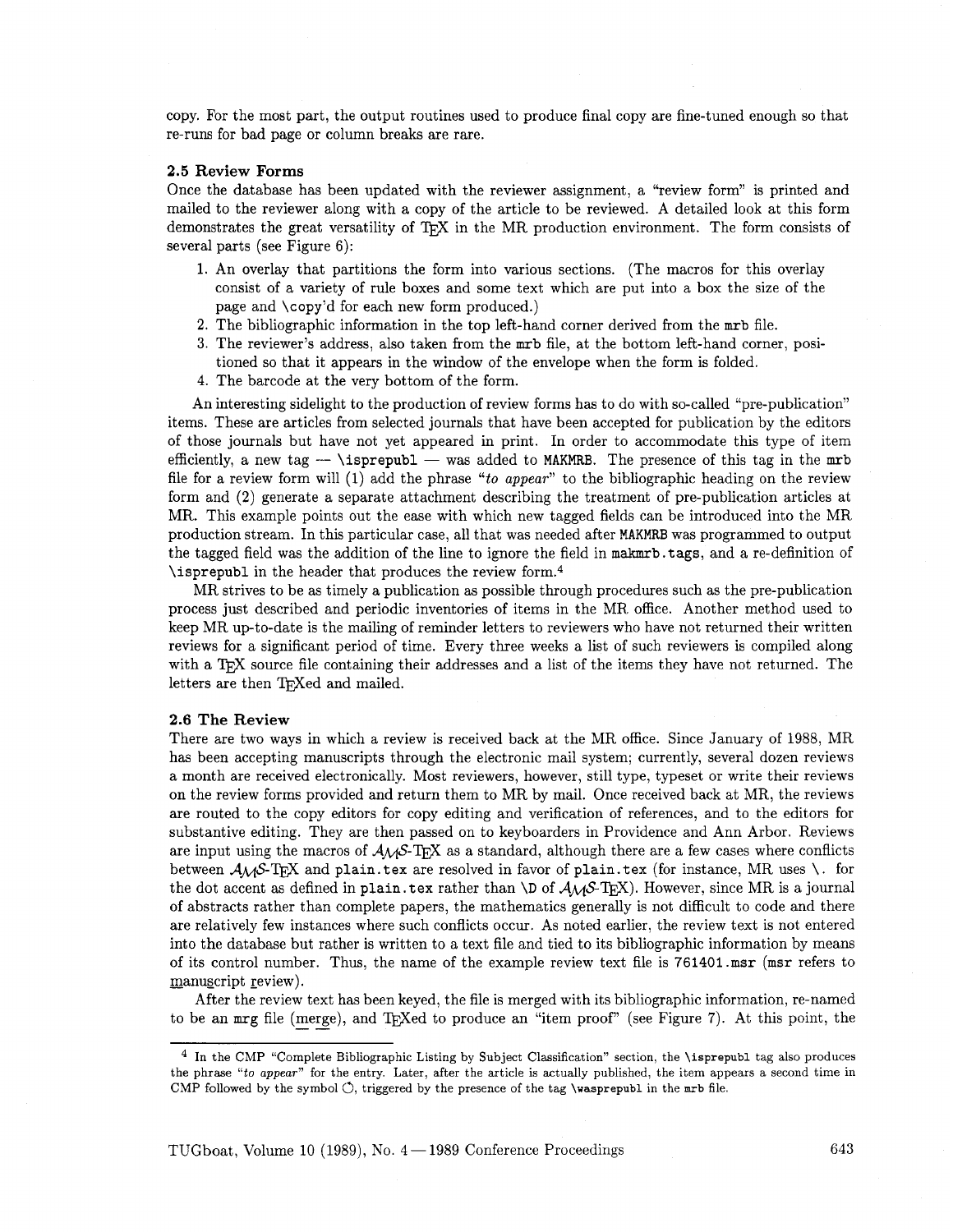item actually begins to look like an entry in an MR issue. In fact, the same  $T_F X$  headers used to process the MR issue are used here to generate item proofs. Like the CMP headers, they contain a set of switch options for producing several different output types. Thus, there is an \ItemProofSwitch, a \FinalRunSwitch that calls up the macros for typesetting the MR issue as it appears in print, a \ClippingsSwitch for preparing "clippings" of reviews be sent to publishers of books, and a number of others.

Item proofs are routed to the editorial staffs for proofreading and editing, and then back to the keyboarding staff for correction. On the average, an item is run through TEX twice before it is declared "clean" and ready for the issue "pool".

#### 2.7 **The** MR **Issue**

Once a month, reports are run on the approximately **4000** items ready for publication to give the editors a final opportunity to remove from, add to, or substitute for, items in the issue pool. After any necessary adjustments have been made, the MR issue is created: MR numbers are assigned (recall that up to this point there have been only control numbers), cross-reference information is created, and bibliographic information is extracted (using MAKMRB) and merged with the review text files in the issue pool. This process results in **61** mrg files, one for each subject area.

Next. T<sub>RX</sub> is run on each of the 61 section files to produce a first set of page proofs that are then scanned by editorial staff. An author index, a "key" index (a list of "unauthored" items such as collections or conference proceedings) and a list of new serials being reviewed in MR are also produced and proofread. After all corrections have been made, there is a final page proof run, this time in three or four large chunks, rather than section by section. Once again the proofs are scanned and, if there are no further corrections to be made (generally there are none at this stage), camera-ready copy is ordered off the APS- $\mu$ 5.

#### **2.8 MR Sections**

MR provides mathematicians with the option of subscribing to a section or sections of MR in which their main interests lie. For instance, a combinatorialist who subscribes to MR Sections for section **05**  is provided every month with a "mini" version of MR consisting of reviews from section 05 along with an author and key index for that section. Although MR has looked at the possibility of re-T<sub>F</sub>Xing the individual sections of MR and using laser printer output for MR Sections, it has so far been more cost-effective simply to re-use the camera copy from the MR issue. The author and key indexes for MR Sections, however, must be generated from scratch, since they represent only those authors and unauthored items within that section (whereas the indexes in the MR issue are alphabetized lists of names and keys taken from the issue as a whole).

#### **2.9 The Annual Index**

After the iterns in the December issue of MR have been assigned MR numbers (even before that issue is T<sub>F</sub>Xed), production of the Annual Index of MR begins. The Annual Index consists of a number of parts:

- 1. a bibliographic index by author name
- **2.** a bibliographic index by "key"
- **3.** a list of all serials appearing in MR
- **4.** a list of journals that are translations of other journals
- **5.** the complete list of author institution codes used in MR
- 6. some information on the transliteration of Cyrillic in MR
- 7. a bibliographic index by subject classification
- 8. the MR subject classification scheme

Mrb files containing all items that have been reviewed over the past year, **as** well as items that will not be reviewed but have appeared in CMP, are extracted. The format of the items in the bibliographic indexes is much like that of the "Complete Bibliographic Listing by Subject Classification" section of CMP. In fact, the same programs used to generate that section of CMP are employed here with only a few minor changes.

Thus, the Knuth paper mentioned earlier would be found in the author index under the letter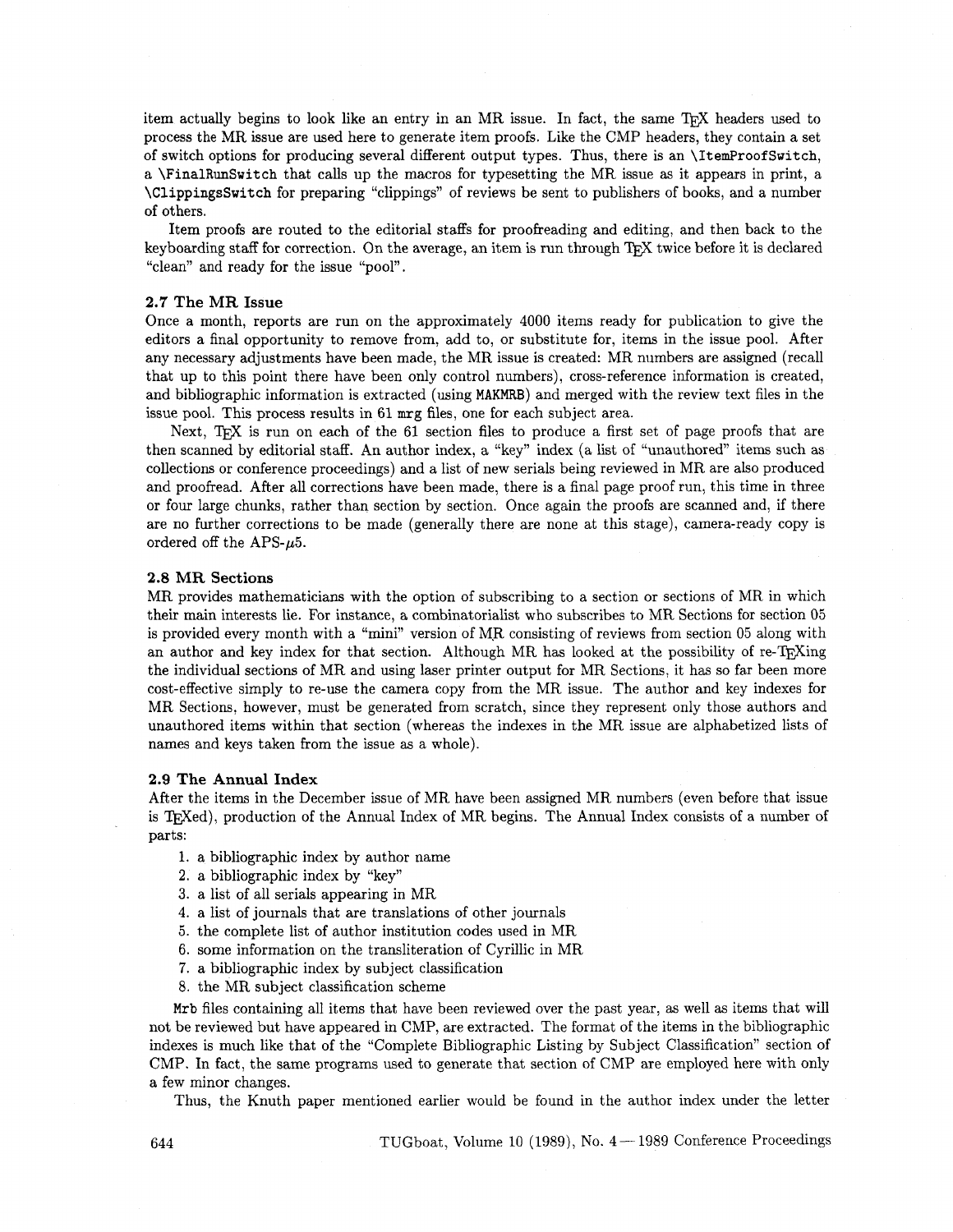"K" along with any other papers Knuth may have written that were reviewed in the same year, and under section "05" of the subject index. Information on the journal in which the paper appeared could be looked up under *"Amer. Math. Monthly"* in the serials list; Knuth's institutional address could be obtained from the author institution code list under "1-STF-C"; and a description of the article's classifications, 05A10 and 05A15, could be found in the subject classification scheme (see Figure 8a-e).

The process of producing an Annual Index is spread over a period of about three months. Annual section indexes, including subject, author and key indexes, are also produced for MR Sections subscribers.

#### 2.10 **MathSci and MathSci Disc**

Since 1982, the AMS has provided the mathematical community with the information contained in MR and CMP in an on-line database now called MathSci. Users of MathSci can find information on any item published in MR since 1959 (the review text is available only for the years 1980 to the present), as well as those items from CMP not yet in MR. With the adoption of T<sub>F</sub>X as its typesetting language in 1985, MR was able to add a new dimension to the MathSci database: users equipped with a  $T_{\rm F}X$ software package (MathSciT<sub>EX</sub>, obtainable from the AMS) can print or preview the results (for items from 1985 or later) of their MathSci sessions in typeset form rather than as encoded on-line records (see Figure 9a-b).

MathSci Disc makes available a subset of the MathSci database (MR 1985-1988, plus 68,000 CMP entries) on CD-ROM. Search records can be downloaded to hard disk for typesetting with TFX software.

#### **3. Conclusion**

The advantages to a bibliographic database operation of a typesetting language that provides input for all manner of outputs - from office forms to issues and indexes - cannot be overstated. That the language is in the public domain and has been widely adopted by the mathematical community, and that it can be used to drive many varied output devices and fonts is of substantial additional value. While the current mode of operation at MR seems standard and routine to those who work there, it is useful to reflect on how modern, state-of-the-art, and efficient this mode is, compared to what was available only a decade ago.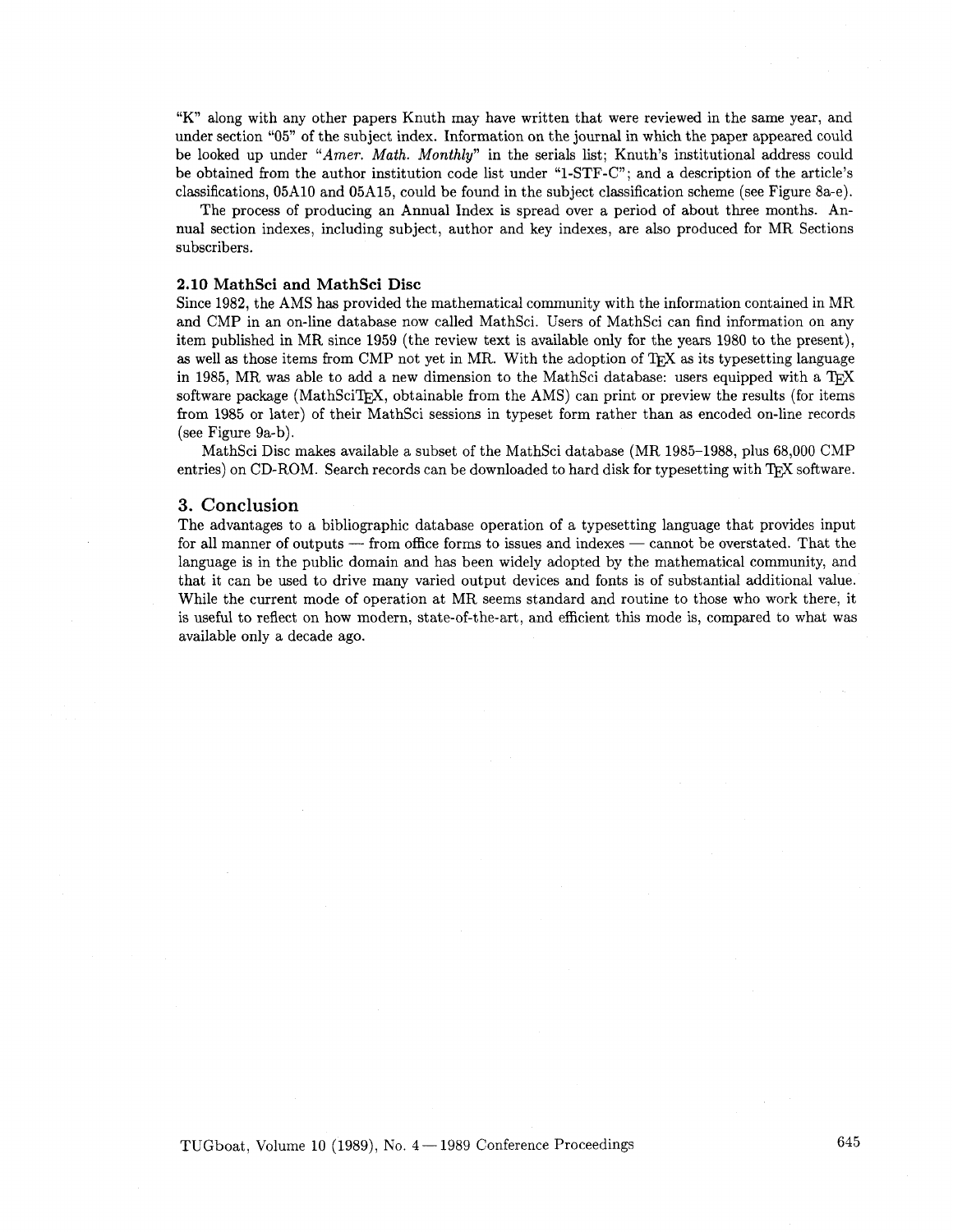\paper 761 401\endx \mrnum 86a:05006\endx \cno 761 40l\endx \hdyr 84\endx \etype J\endx \status PUBL\endx \cv 17\endx \ci 2\endx \editor AG\endx \psub j 05A15\endx \ssubj 05AlO\endx \authno \endx \namepub Knuth, Donald E.\endx \inst I-STF-C\endx \instname Department of Computer Science, Stanford University\endx \instaddr Stanford, California, 94305\endx \mtitle The toilet paper problem.\endx \lag English\endx \mrabr Amer. Math. Monthly\endx \jname The American Mathematical Monthly\endx \vol 91\endx \yr (1984) ,\endx \iss no. ~8, \endx \pp 465--470.\endx \jorissn 0002-9890\endx \jorcoden AMMYAE\endx \tyrevtext Signed review\endx \revf Cheema, M. S.\endx \revr M. S. Cheema\endx \rev1 (1-AZ) \endx \revcode 03162\endx \endpaper

**86a:05006** 05A15 **Knuth, Donald E.** (1-STF-C) **The toilet paper problem.**  *Amer. Math. Monthly 91* (1984), *no.* 8, 465-470.

Figure 1: MAKMRB output and sample TFX document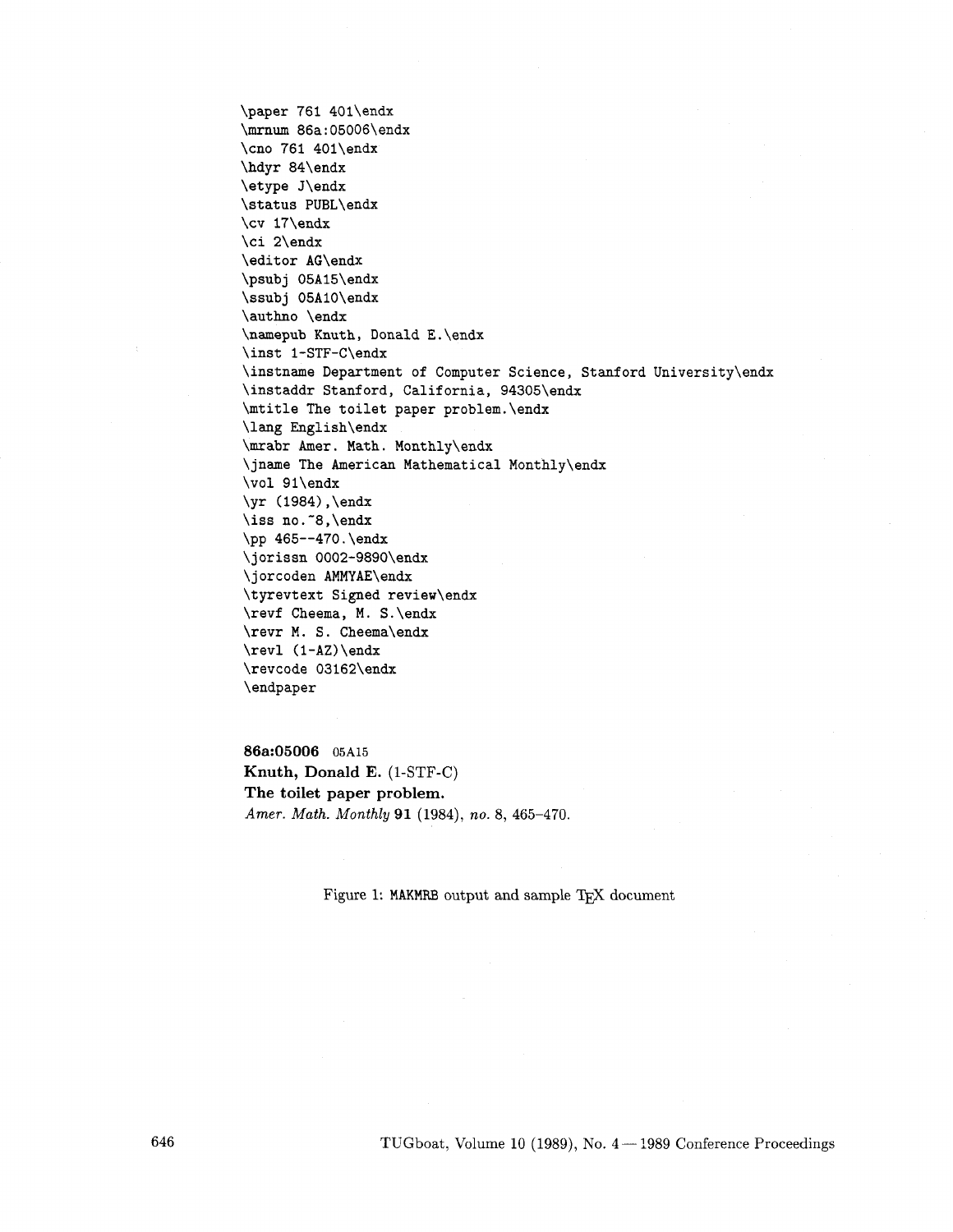\spines \endx \isscno S117 897\endx \maillog AA\endx \issindate 841012\endx \isszero \blanks \endx \counttag \blanks\endx \jorcolltype \blanks\endx \jorkey AMEMM\endx \jorabbrev Amer. Math. Monthly\endx \pubkey 0-88385B\endx \pubname Mathematical Association of America\endx \pubstitle Math. Assoc. America\endx \publoc Washington, DC\endx \pgprf N\endx \issvol 9l\endx \volsl N\endx \issyr 84\endx \yhd N\endx \issno 8\endx \ord N\endx \issname \blanks\endx \jctitle \blanks\endx

| \issname \blanks\endx                                        |                                |
|--------------------------------------------------------------|--------------------------------|
| \jctitle \blanks\endx                                        |                                |
|                                                              |                                |
| Issue cno: $S117897$                                         | Count:                         |
| Entry date: $84/10/12$                                       | Journal collection type: _____ |
| Issue zero:                                                  | Related cno:                   |
|                                                              |                                |
| AMEMM/Amer. Math. Monthly                                    |                                |
| 0-88385B/Mathematical Association of America, Washington, DC |                                |
| Pageproof flag: N                                            |                                |
|                                                              |                                |
| Volume: 91                                                   | Paren. number:                 |
| Volume slash flag: N                                         | Part number:                   |
| Issue year: 84                                               | Supplement:                    |
| Year hanging date: N                                         | Hanging date:                  |
| Issue number: 8                                              | Order flag: N                  |
| Multi issue number:                                          | Duplication:                   |
| Issue name:                                                  |                                |
| JC title:                                                    |                                |



Figure 2: SPINES output and spine form

647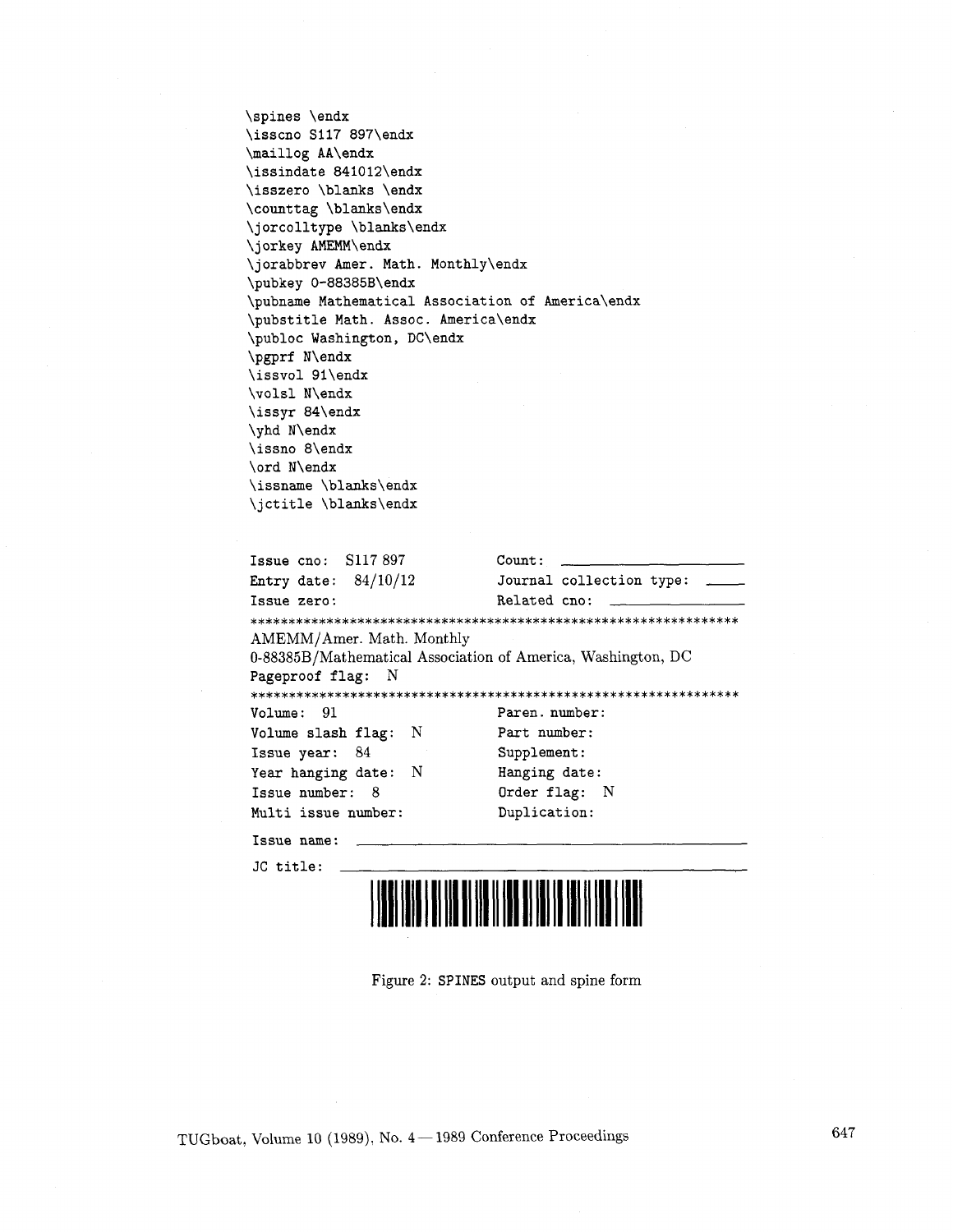**\dbox 841015\endx \isscno S117 897\endx \jorkey AMEMM\endx \cno 761 40l\endx \etype J\endx \pp 465--470\endx \iof lag N\endx \psubj 05A\endx \mtitle The toilet paper problem.\endx \namepub Knuth, Donald E. \endx \inst 1-STF-C\endx \instname Department of Computer Science, Stanford University\endx** 

S117 897 761 401 **ET** = J **PP** = 465-470

**I0** =N **PCLASS** = 05A **T** = The toilet paper problem **A** = Knuth, Donald E.

**INST** = 1-STF-C Department of Computer Science, Stanford University

Figure **3:** Daily box proof input and output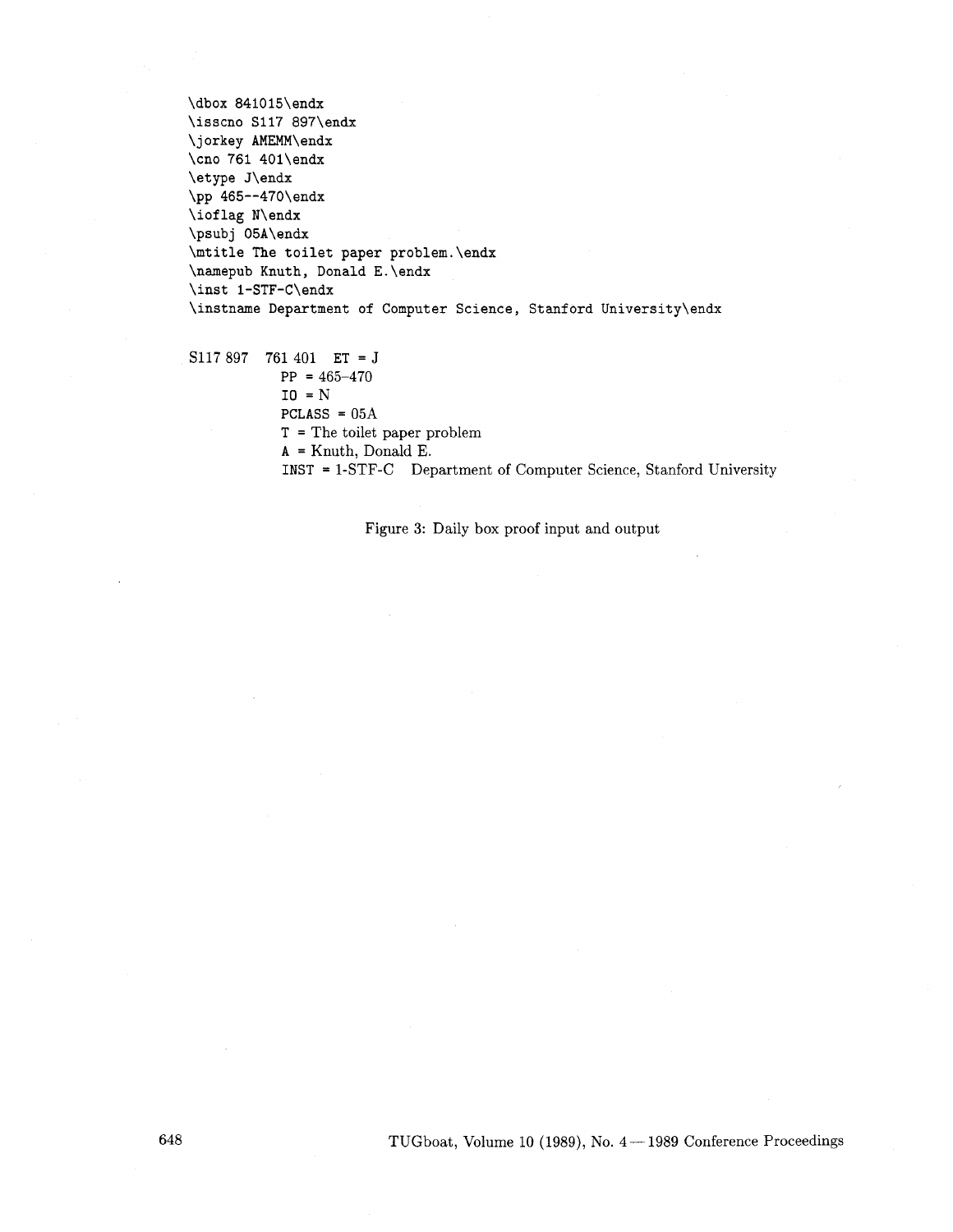|         | Check here if this item should be given                      |
|---------|--------------------------------------------------------------|
|         | $\lfloor \cdot \rfloor$ high priority (gold slip) treatment. |
| 761 401 |                                                              |

et : J CMP 17: 2 05A

Knuth, Donald E. (1-STF-C) The toilet paper problem. *Amer. Math. Monthly 91* (1984), *no.* 8, 465-470.



(reviewer last name - first **3** letters) (reviewer code)

#### DATE: EDITOR:

| $\Box$ From sum (4) | $\Box$ From preface  (10) |
|---------------------|---------------------------|
|                     | Date Produced: $1/26/85$  |

# **THE REAL PROPERTY OF A 1990 IN 1999 IN 1999 IN 1999 IN 1999**

761 401



**\newaut Knuth** , **Donald E** . **\endx \inst I-STF-C\endx \others ({\it with\/) Drofnats, R.** J. **\instc{l-ABC-D)) \endx \mtitle The toilet paper problem.\endx \mrabr her. Math. Monthly\endx \vol 9l\endx \yr (1984) ,\endx \iss no. "8, \endx \pp 465--470.\endx \cmpclass 05A\endx \endpaper \newaut Drof nats** , **R.** J . **\endx \see Knuth, Donald E. \endx** 

**Knuth, Donald** E.(l-STF-C) (with Drofnats, R. J. **(1-ABC-D))** The toilet paper problem. *Amer.* Math. Monthly **91** (1984), no. 8, 465-470. 05A **Drofnats, R. J.** *See* **Knuth, Donald E.** 

Figure 5: CMP "Complete Bibliographic Listing by Subject Classification" TEX input and output

TUGboat, Volume 10 (1989), No.  $4-1989$  Conference Proceedings 649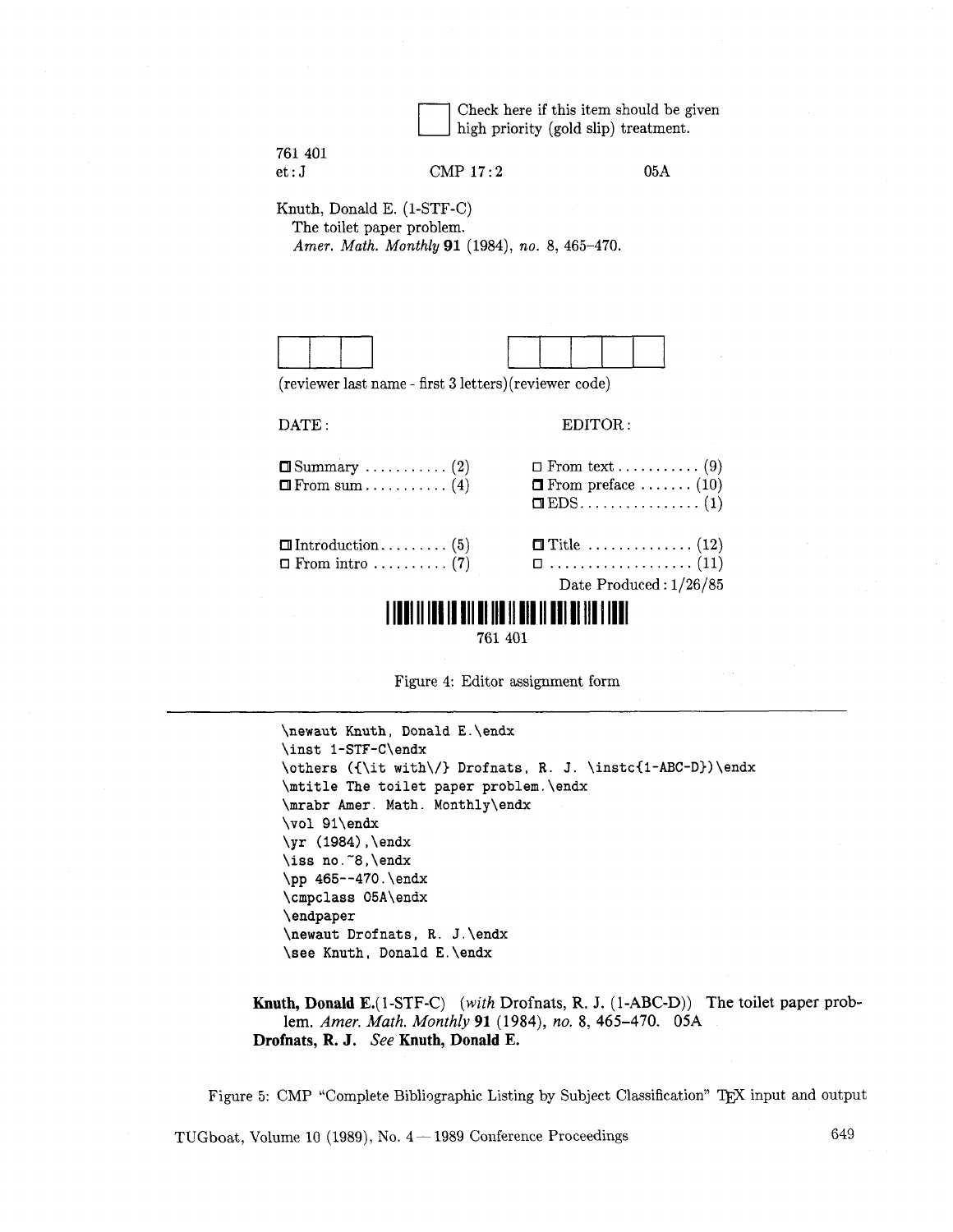### **MATHEMATIC**

| 761 401 |            | AG  |
|---------|------------|-----|
| et:J    | CMP $17:2$ | 05A |

|                          | MATHEMATICAL REVIEWS                  |     |                                   |                                                                                       |                                                                                                                |
|--------------------------|---------------------------------------|-----|-----------------------------------|---------------------------------------------------------------------------------------|----------------------------------------------------------------------------------------------------------------|
|                          |                                       |     |                                   | TOG:                                                                                  | RP                                                                                                             |
| 761 401                  |                                       | AG  |                                   | REVIEWER: Please give 5-character classification(s) according to                      |                                                                                                                |
| $\mathsf{et}:\mathbf{J}$ | CMP 17:2                              | 05A |                                   | 1980 Subject Classification (1985 Revision). (See the most recent                     |                                                                                                                |
|                          |                                       |     |                                   | MR Annual Subject Index.)                                                             |                                                                                                                |
|                          | Knuth, Donald E. (1-STF-C)            |     |                                   |                                                                                       |                                                                                                                |
|                          | The toilet paper problem.             |     |                                   |                                                                                       |                                                                                                                |
|                          | Amer. Math. Monthly 91 (1984), no. 8, |     | Conventions (use colored pencil): |                                                                                       |                                                                                                                |
| $465 - 470.$             |                                       |     | Greek<br>German Fraktur           | : underline in red<br>: print or type roman letter, underline in green                |                                                                                                                |
|                          |                                       |     | Script                            | : print or type roman letter, encircle in blue                                        |                                                                                                                |
|                          |                                       |     | Boldface                          | : underline with a wavy blue line                                                     |                                                                                                                |
|                          |                                       |     | italicized by our printer.)       | Do not underline for italics. (Letters used as mathematical symbols are automatically |                                                                                                                |
|                          |                                       |     |                                   | PLEASE TYPE WITH EXTRA SPACE BETWEEN LINES                                            |                                                                                                                |
|                          |                                       |     |                                   |                                                                                       | т                                                                                                              |
|                          |                                       |     |                                   |                                                                                       |                                                                                                                |
|                          |                                       |     |                                   |                                                                                       | C1                                                                                                             |
|                          |                                       |     |                                   |                                                                                       | C2                                                                                                             |
|                          |                                       |     |                                   |                                                                                       |                                                                                                                |
|                          |                                       |     |                                   |                                                                                       | L                                                                                                              |
|                          |                                       |     |                                   |                                                                                       | Eı                                                                                                             |
|                          |                                       |     |                                   |                                                                                       |                                                                                                                |
|                          |                                       |     |                                   |                                                                                       | E2                                                                                                             |
|                          |                                       |     |                                   |                                                                                       | ᡇ                                                                                                              |
|                          |                                       |     |                                   |                                                                                       |                                                                                                                |
|                          |                                       |     |                                   |                                                                                       |                                                                                                                |
|                          |                                       |     |                                   |                                                                                       |                                                                                                                |
|                          |                                       |     |                                   |                                                                                       |                                                                                                                |
|                          |                                       |     |                                   |                                                                                       |                                                                                                                |
|                          |                                       |     |                                   |                                                                                       |                                                                                                                |
|                          |                                       |     |                                   |                                                                                       |                                                                                                                |
|                          |                                       |     |                                   |                                                                                       |                                                                                                                |
|                          |                                       |     |                                   |                                                                                       |                                                                                                                |
|                          |                                       |     |                                   |                                                                                       |                                                                                                                |
|                          |                                       |     |                                   |                                                                                       |                                                                                                                |
|                          |                                       |     |                                   |                                                                                       |                                                                                                                |
|                          |                                       |     |                                   |                                                                                       |                                                                                                                |
|                          |                                       |     |                                   |                                                                                       |                                                                                                                |
|                          |                                       |     |                                   |                                                                                       |                                                                                                                |
|                          |                                       |     |                                   |                                                                                       |                                                                                                                |
|                          |                                       |     |                                   |                                                                                       |                                                                                                                |
|                          |                                       |     |                                   |                                                                                       |                                                                                                                |
|                          |                                       |     |                                   |                                                                                       |                                                                                                                |
|                          |                                       |     |                                   |                                                                                       |                                                                                                                |
|                          |                                       |     |                                   |                                                                                       |                                                                                                                |
| Professor M. S. Cheema   |                                       |     |                                   |                                                                                       | CONTINUE ON SEPARATE SHEET IF NECESSARY.                                                                       |
|                          | Department of Mathematics             |     |                                   |                                                                                       | If the paper is in Russian or Chinese, and you consider it to have                                             |
| University of Arizona    |                                       |     |                                   |                                                                                       | exceptional merit warranting translation, check here.<br>□                                                     |
| Tucson, AZ 85721         |                                       |     |                                   |                                                                                       | This work has been specially commissioned for inclusion<br>in MATHEMATICAL REVIEWS, or subsequent compilations |
|                          |                                       |     |                                   |                                                                                       | of reviews, in accordance with the terms of Section 101 of the                                                 |
|                          |                                       |     |                                   |                                                                                       | Copyright Act of 1976. All rights to this review, including                                                    |

Figure 6: Reviewer form

TUGboat, Volume 10 (1989), No.  $4 - 1989$  Conference Proceedings

Copyright Act of 1976. All nghts to this review. inciudiq copyright, belong to the American Mathematical Society.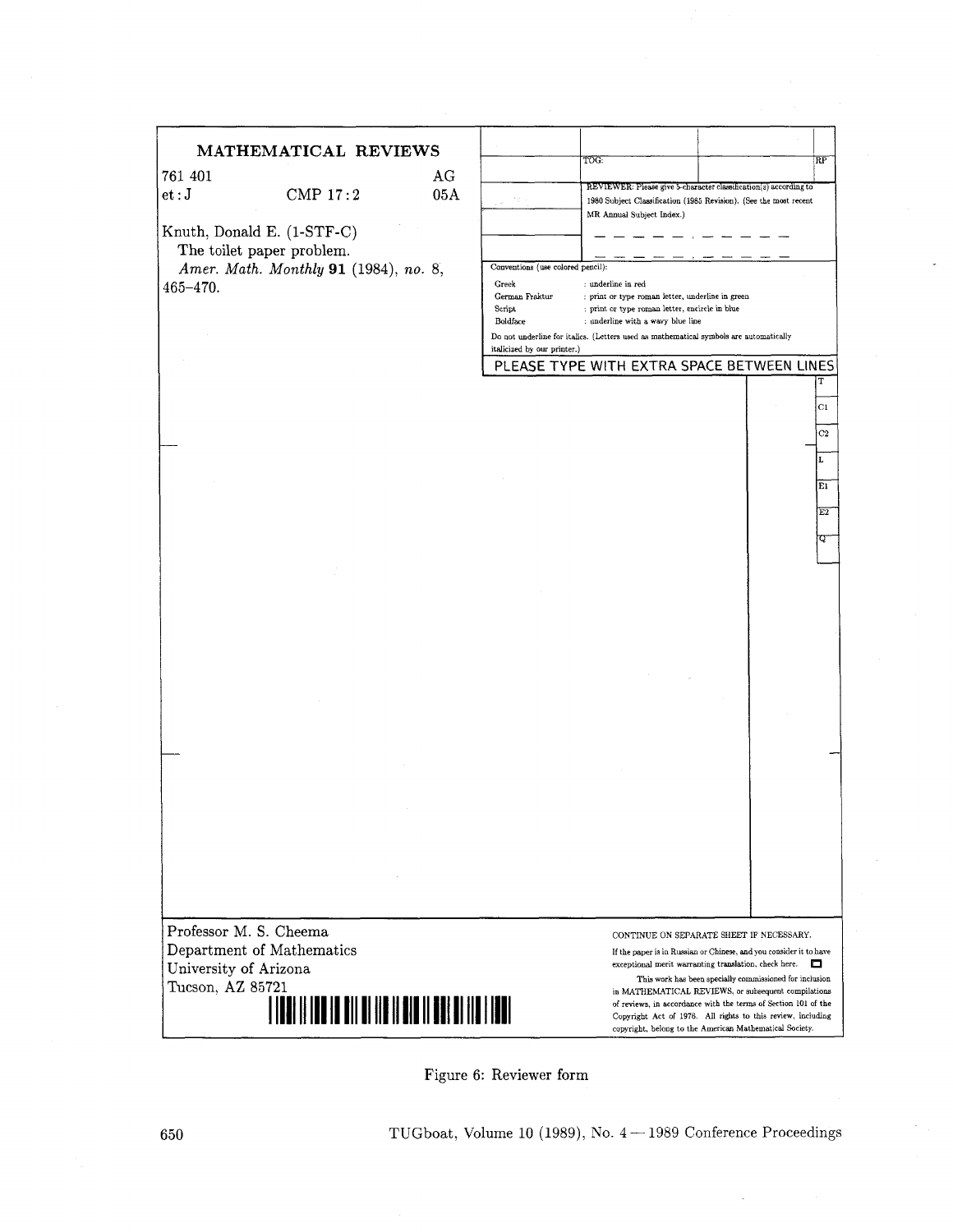| <b>Mathematical Reviews Item Proof:</b> |           |    |        |    |          |  | Run 1985/10/17/14:10 |
|-----------------------------------------|-----------|----|--------|----|----------|--|----------------------|
| Batch                                   | (Page: 1) |    | Item:1 |    | Complete |  |                      |
|                                         | CE.       | Ed |        | Co |          |  | $RP$   Fin           |
| Keyed by: AMP                           |           |    |        |    |          |  |                      |

761 401

**99a:99999 O5Al5** 

**Knuth, Donald E.** ( **1** -STF-C)

#### **The toilet paper problem.**

Amer. Math. Monthly **91** (1984), no. 8, 465-470.

The toilet paper dispensers are designed to hold two rolls of tissues, and a person can use either roll. There are two kinds of users. A big chooser always takes a piece from the roll that is currently larger, while a little chooser does the opposite. When the two rolls are the same size, or when only one is nonempty, everybody chooses the nearest nonempty roll. Assume that people enter the toilet stalls independently at random, with probability  $p$  that they are big choosers and probability  $q = 1 - p$  that they are little choosers. If two fresh rolls of toilet paper, both of length *n* are installed, let  $M_n(p)$ be the average number of portions left on one roll when the other one first empties. The purpose of this paper is to study the asymptotic value of  $M_n(p)$  for fixed p as  $n \to \infty$ . Let  $M(z) = \sum_{n\geq 1} M_n(p) z^n$ , and  $C(z) = \sum_{n\geq 1} c_n z^n$ ,  $c_n = \binom{2n-2}{n-1}/n$ (Catalan numbers) be the generating functions. It is proved that  $M(z) = (z/(1-z)^2)((q - C(pqz))/q)$ . Let r be any value greater than 4pq; then  $M_n(p) = p/(p-q) + O(r^n)$  if  $q < p$ ,  $M_n(p) = ((q-p)/q)n + p/(q-p) + O(r^n)$  if  $q > p$ , and  $M_n(\frac{1}{2}) =$  $2\sqrt{n/\pi} - \frac{1}{4}\sqrt{1/\pi n} + O(n^{-3/2}).$ 

M. *S.* Cheema (Tucson, **Ariz.)** 

# 

761 401

Figure **7:** Item proof

TUGboat, Volume 10 (1989), No.  $4 - 1989$  Conference Proceedings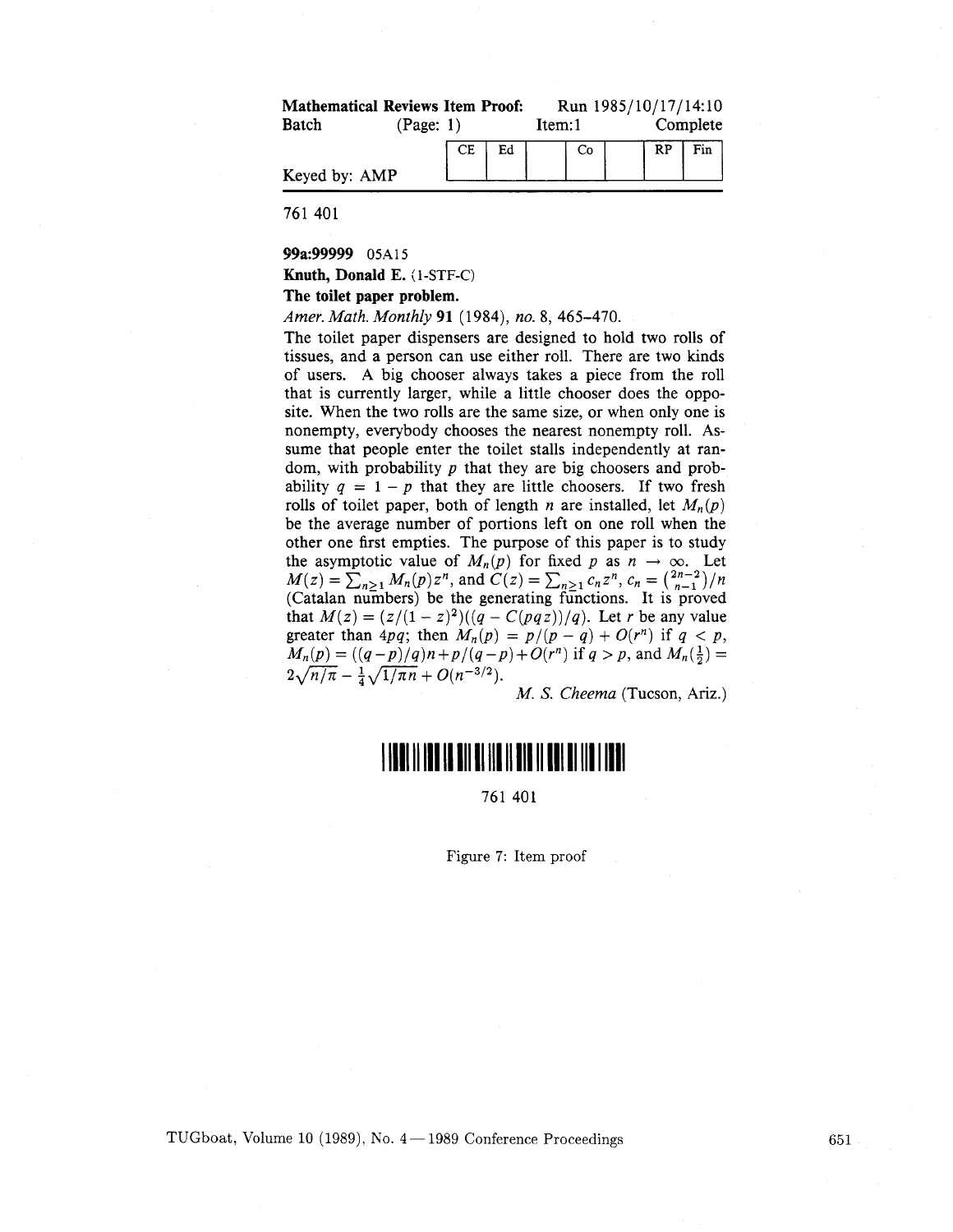**Knuth, Donald E.** The toilet paper problem. *Amer. Math. Monthly* **91**  (1984), *no.* 8, 465-470. **86a:05006** 05A15 (05A10)

Figure 8a: Excerpt from annual author index

**Amer. Math. Monthly** The American Mathematical Monthly. Math. Assoc. America, Washington, DC.

Figure 8b: Excerpt from annual serials list

### **1-STF-C**  Department of Computer Science Stanford University Stanford, CA 94305

Figure 8c: Excerpt from annual institution code list

#### **Knuth, Donald E.** The toilet paper problem. **86a:05006**

Figure 8d: Excerpt from annual subject index

### O5A 10 Factorials, binomial coefficients, combinatorial functions [See also **1** lB65.1

O5A 15 Combinatorial enumeration problems, generating functions

Figure 8e: Excerpt from subject classification scheme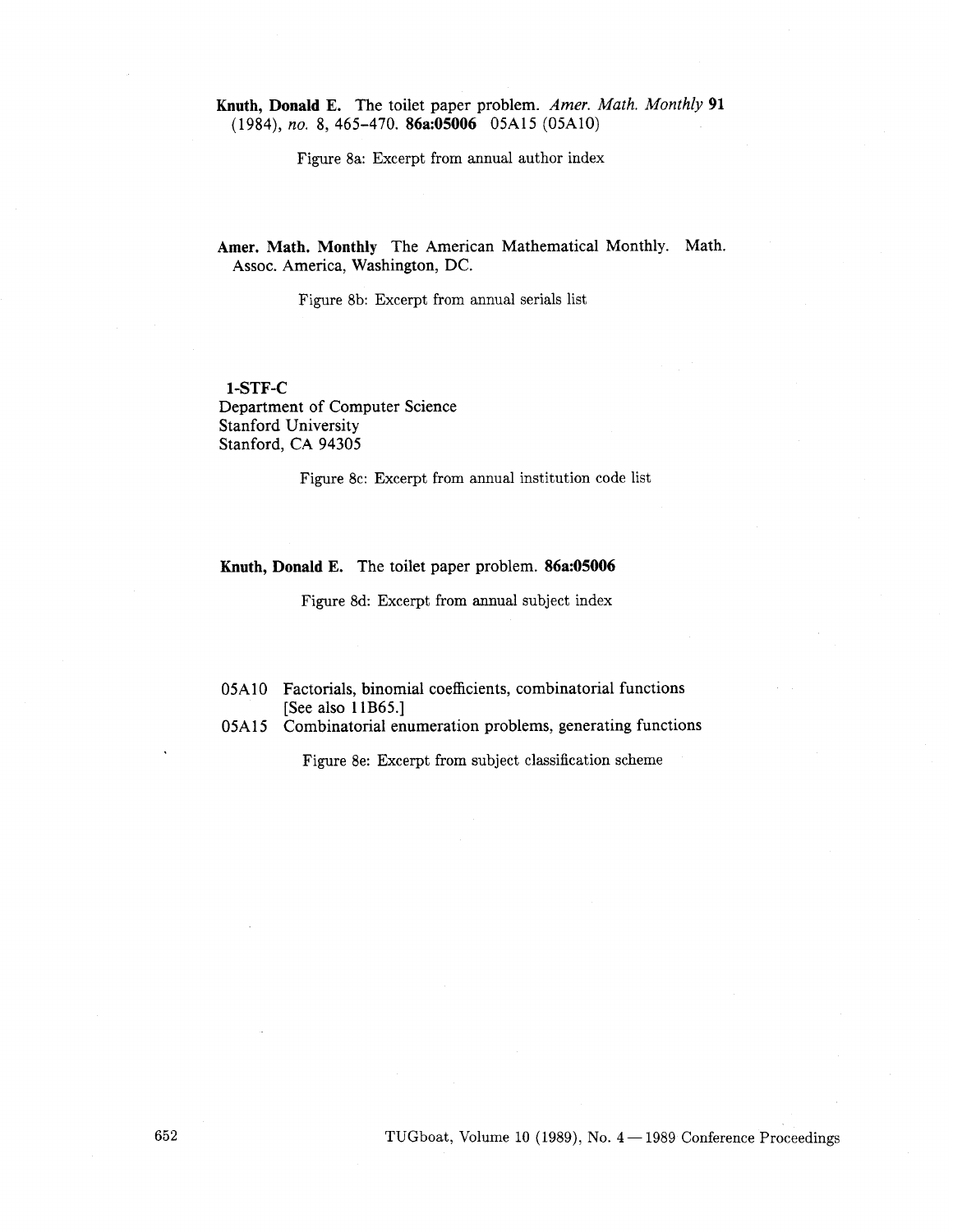```
AN- 15410941 
AN- <MR Number> 86a#050061 
AN- <Paper Number> CMP 761 4011 
TI- The toilet paper problem.
AU- Knuth, Donald E. 
    (Department of Computer Science, Stanford University, 
    Stanford, 94305, California) |
CS- 1-STF-CI 
JN- Amer. Math. Monthly, 91, no. 8, 465--470.
PY- 19841 
SN- 0002-9890|
CO- AMMYAEl 
LA- English|
DT- Journal l
SF- MR (Mathematical Reviews) AMSI 
RL- MEDIUM (20 lines) I
AB- The toilet paper dispensers are designed to hold two rolls of tissues, 
    and a person can use either roll. There are two kinds of users. A big 
    chooser always takes a piece from the roll that is currently 
    larger, while a little chooser does the opposite. When the two rolls 
    are the same size, or when only one is nonempty, everybody chooses 
    the nearest nonempty roll. Assume that people enter the toilet stalls 
    independently at random, with probability $p$ that they are big 
    choosers and probability $q=l-p$ that they are little choosers. If 
    two fresh rolls of toilet paper, both of length $n$ are installed, 
    let $M\sb n(p)$ be the average number of portions left on one roll 
    when the other one first empties. The purpose of this paper is to 
    study the asymptotic value of $M\sb n(p)$ for fixed $p$ as 
    \hbox{\tt Anto\infty}. Let M(z)=\sum\sb{h\ge1}M\sb{n(p)z\sp{n}, and}C(z)=\sum\s b \{n\ge1\}c\sb nz\sp n$, $c\sb n={2n-2\choose n-1}/n$
    (Catalan numbers) be the generating functions. It is proved that 
    $M(z)=(z/ (1-zl\sp 2) ((q-C(pqz1) /q) $ . Let $r$ be any value greater than 
    \pmb{\Rightarrow} $4pq$; then M\sb n(p)=p/(p-q)+0(r\sp n)$ if \qmb{\Rightarrow} q<p$, M\sbn(p)=((q-p)/q)n+p/(q-p)+0(r\sp n)\ if $q>p$, and $M\sb n({1\over
    2}) =2\sqrt{n/\pi}-\frac 14\sqrt{1/\pi n}+0(n\sp {-3/2})$.
RE- <Name> Cheema, M. S. |
RE- <Location> (Tucson, Ariz.) l
RT- Signed review|
```
DE- \*COMBINATORICS -Classical combinatorial problems --Combinatorial enumeration problems, generating functions (05A15); COMBINATORICS -Classical combinatorial problems --Factorials, binomial coefficients, combinatorial functions (05A10) |

Figure 9a: MathSciTEX input file

TUGboat, Volume 10 (1989), No.  $4-1989$  Conference Proceedings

653